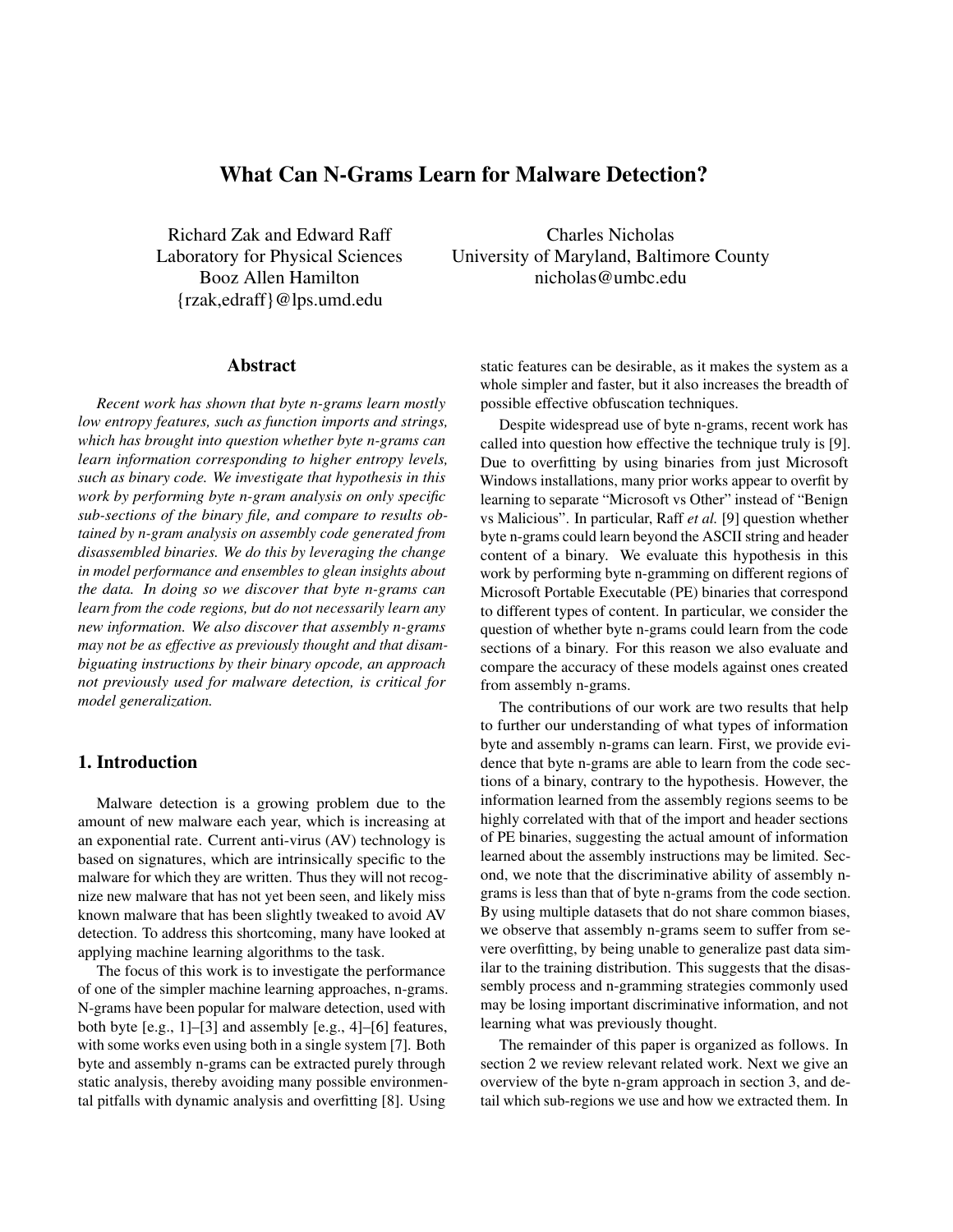section 4 we will discuss the different ways in which assembly n-grams may be extracted, and introduce an additional novel representation. In section 5 we will review the classification algorithms that will be used in this work and training and parameter tuning procedures. The evaluation methodology and results will be presented in section 6, followed by a discussion of those results and conclusions in section 7 and section 8 respectively.

# 2. Related Work

Many works have looked at the use of byte n-grams for malware detection, and were considered in the first work on Microsoft Windows malware detection Schultz *et al.* [10]. One of the most thorough previous investigations of byte ngrams was done by Kolter and Maloof [2], who evaluated several different linear and non-linear classification and feature selection algorithms to use with byte n-grams. A number of works follow the same general approach of Kolter and Maloof when using byte n-grams: pick a feature selection method similar to Information Gain on 4 or 6-grams, followed by a non-linear classifier [11]–[13]. Work by Raff *et al.* [9] sought to explore this feature type more deeply, and discovered evidence that prior results were overfitting. We use the model building strategy suggested in their work in ours, using byte 6-grams and elastic-net regularization to perform implicit feature selection with a linear model.

This same general strategy has also been used for assembly (and opcode) based classification. In the static analysis case, the binary is disassembled using some tool, such as IDA Pro, and the extracted assembly features are used to create n-grams. It is often the case that creating n-grams from a whole instruction (with its arguments) is not efficient, and so a number of variants have been used in practice, which we discuss more in section 4. This basic strategy is similar to the byte n-gram approach but at a higher level of representation, and has been popular in practice [14]. Also popular for assembly instructions is to use Hidden Markov Models (HMMs) [15], [16]. The Markov assumption is that one item in a sequence can be predicted with information from only the previous m items. Thus a HMM approach of the  $m^{\text{th}}$  order has many functional similarities to the n-gram approach explored in this work.

There have been a few works attempting to combine assembly n-grams with byte n-grams and other feature types. These works have all focused on building a system with higher accuracy, where in our work our goal is to determine what kinds of information are being learned or used. Masud *et al.* combined these with function imports into one larger feature set, and found it to perform better than binary of assembly features independently. On one of their datasets, they report accuracies of 96.5%, 94.6% 87.1% when using the combined features, byte, and assembly features respectively. They obtained similar performance for both boosted decision trees and Support Vector Machines. Masud *et al.* 's work is similar to our own in combining features of different types, though it differs in method and reasoning. No analysis was given in their work to determine which type of feature had more or less impact on the improved performance. Similarly, Menahem *et al.* [18] combined a wider array of feature types and classification algorithms into one larger ensemble to maximize performance, but did not attempt to investigate which features contributed in which ways. Though not combining feature types, Yan *et al.* [19] also looked at both byte and assembly n-grams for malware detection. They performed a wide search over feature selection and classification methods to determine which configuration worked best, but used only 300 binaries for their experiments.

The aforementioned works all used static analysis, as we do in this work. It is also possible to obtain assembly instructions via dynamic analysis, which has been popular as well. More closely related to our work, Damodaran *et al.* [16] looked at using assembly instructions to train Hidden Markov Models (HMMs) from both static and dynamic analysis (among other approaches as well). While they did not perform the same type of malware detection, they found dynamic analysis could increase the detection effectiveness, as measured by Area Under the Curve (AUC), by as much as 20 percentage points. They also found that dynamic analysis reduced the number of distinct opcodes observed, which reduces the training time and indicates that many instructions present in a static analysis may not be relevant to functionality.

In conducting the literature review for this work, we did not find any previous malware detection work that uses data similar to Group B (i.e., production data from a corporation) and uses static assembly features[20]–[23]. This is important, as most works use benign data from Microsoft Windows installations, which can result in overfitting to the concept of "Microsoft vs not-Microsoft". We believe the overfitting that occurs when using Microsoft binaries for training and testing may be the root of positive results with assemblygrams for malware detection that have been previously reported. This gives us some optimism that the issues we discover is not a problem with our data, but that a weakness with assembly-gram features was not published due to a bias against negative results [24], [25]. The lack of publicly available, high quality, datasets for this task will be a hindrance toward reaching a consensus on this issue.

# 3. Sectional Byte N-Gram Features

The primary effort of this work looks at byte n-grams and what types of information can be learned from them. To investigate this, we perform byte n-gramming on sub-sections of the PE file that correspond to different regions and thus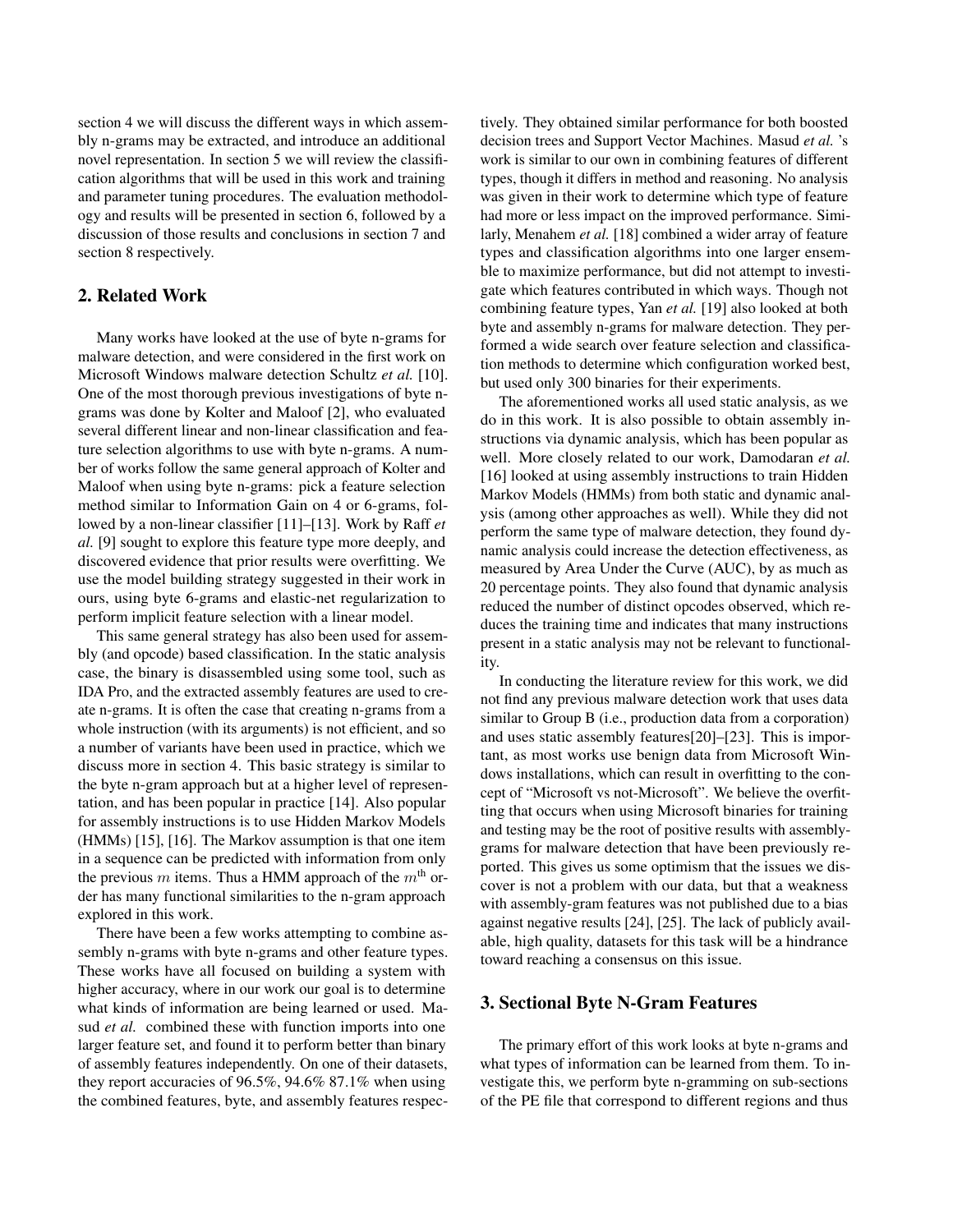types of data. The PE format specifies a variety of different sections types for storing information needed for the program to execute. Some typical sections found in many PE files are: .text for the section of an EXE that contains executable code, .data data for initialized variables, .rodata data for read-only variables, and .idata for the import table.

However, the name for any given section is arbitrary and does not impact how a section is loaded or used. Some compilers put the executable code in a .code section instead of the traditional .text. This makes the section name an unreliable method of determining type. Instead, one can use the information encoded in each section to more accurately determine a section's purpose. Each section has a number of flag bits which indicate properties of the section, particularly if it is: (1) Executable, (2) Read-only, or (3) Read-write. Newer versions of Windows don't allow a section that is marked executable to be also marked as read-write. To separate out the executable section, all that is needed is to find sections marked as executable. Most files have just one such section, although some have two or more. In the case of UPX-packed binaries, the executable sections are . UPX0 and . UPX1. Using these section flags, and the other fields of the PE header, we perform byte n-gramming on four high level section types: PE-Header, data, imports, and executable code. We obtain the bytes for these four sections in the following manner.

For the parsing of the PE files, we use the PortEx library [26] to discover all sections and the section offsets in the raw file. This library was also used to process the section bit flags needed for the other portions of this work. Once identified, we concatenated all the bytes associated with the PE-Header into one longer sequence. This sequence was then used as the PE-Header feature source for byte n-grams. It generally corresponds to low-entropy information, but is encoded in variable length fields (some fields are single bits, some are multi-bit flags, and some are integers varying between 4 and 64 bits in length). This makes it a good match for byte ngrams in terms of being low entropy, but a poor match in terms of the variable length nature with respect to the fixed size  $n$  for n-gramming.

For the executable sections of a binary, we checked every section within the binary for whether or not its executable bit was set. All sections found with such a property were concatenated together. For most files there was only one section marked executable. This corresponds to the theoretical worst case for byte n-grams. The contents of the executable regions are higher entropy, and the encoding of x86 instructions is variable length. Our expectation is that this section will have the worst performance.

The remaining two region types we are interested in are imports and data. In general, the vast majority of sections that were not marked executable corresponded to either a data section or an import section. For benign applications, it is usually easy to separate the two, as the PE-Header will point to the section in which imports are stored. This was not true in all cases for goodware though, and was rarely true for malware. For example, many samples had the import table address point to an address beyond the file size, to areas partway into an existing section, or areas that did not appear to contain any imports at all after manual inspection. If the import table address was present, the address was used as an offset into the section. From the offset to the end of the section was treated as the import table.

To remedy the situation when the import table offset wasn't valid, we used rudimentary string matching to detect regions of the binary that appeared to be containing import information. This was done by comparing the byte content with frequent DLL and function names, and deciding that these sections are import sections. This approach successfully extracted 90% of the imports from the non-executable data, which was verified by manual inspection of randomly selected binaries.

Finally, after identifying the byte sequences corresponding to the PE-Header, executable, and import sections of a binary, all other sections were assumed to be data sections. This gives us all four regions of interest for our experiments. We note that these extractions are not perfect, but are more than accurate enough to allow for informative experiments.

#### 4. Assembly N-Gram Features

Before creating n-grams of assembly instructions, we must first select a subset of base n-gram representations to choose from. In assembly code, each line is generally represented by the instruction name and a number of parameters for the instruction. Just as n-grams are a sliding window of consecutive bytes, we define n-grams of assembly as a sliding window of *lines* of assembly code. A number of options have been proposed, which we will review below.

The relationship between byte and assembly n-grams has been noted before [14], [17]. An important consideration not widely discussed is that not all instructions with the same name map to the same binary opcode<sup>1</sup>. To illustrate, the cmp instruction's binary opcode can begin with 0x3C, 0x3D, 0x3A, 0x3B, 0x80, 0x81, 0x83, 0x38, or 0x39, depending on the arguments given. In this and all previous works in malware detection known to us, these are all treated as the same instruction based on the common cmp name. We will refer to distinguishing instructions based on their binary opcode as disambiguation. Little work has been done with such disambiguated opcodes in related tasks of malware family classification[27] and function identification[28], but neither work quantifies the importance or significance of using opcodes. We perform the first such comparison to

<sup>1</sup>Some works have used the term "opcode" to describe the instruction name, such as cmp. We avoid this terminology, and instead use "opcode" only to refer to the binary encoding of the instruction.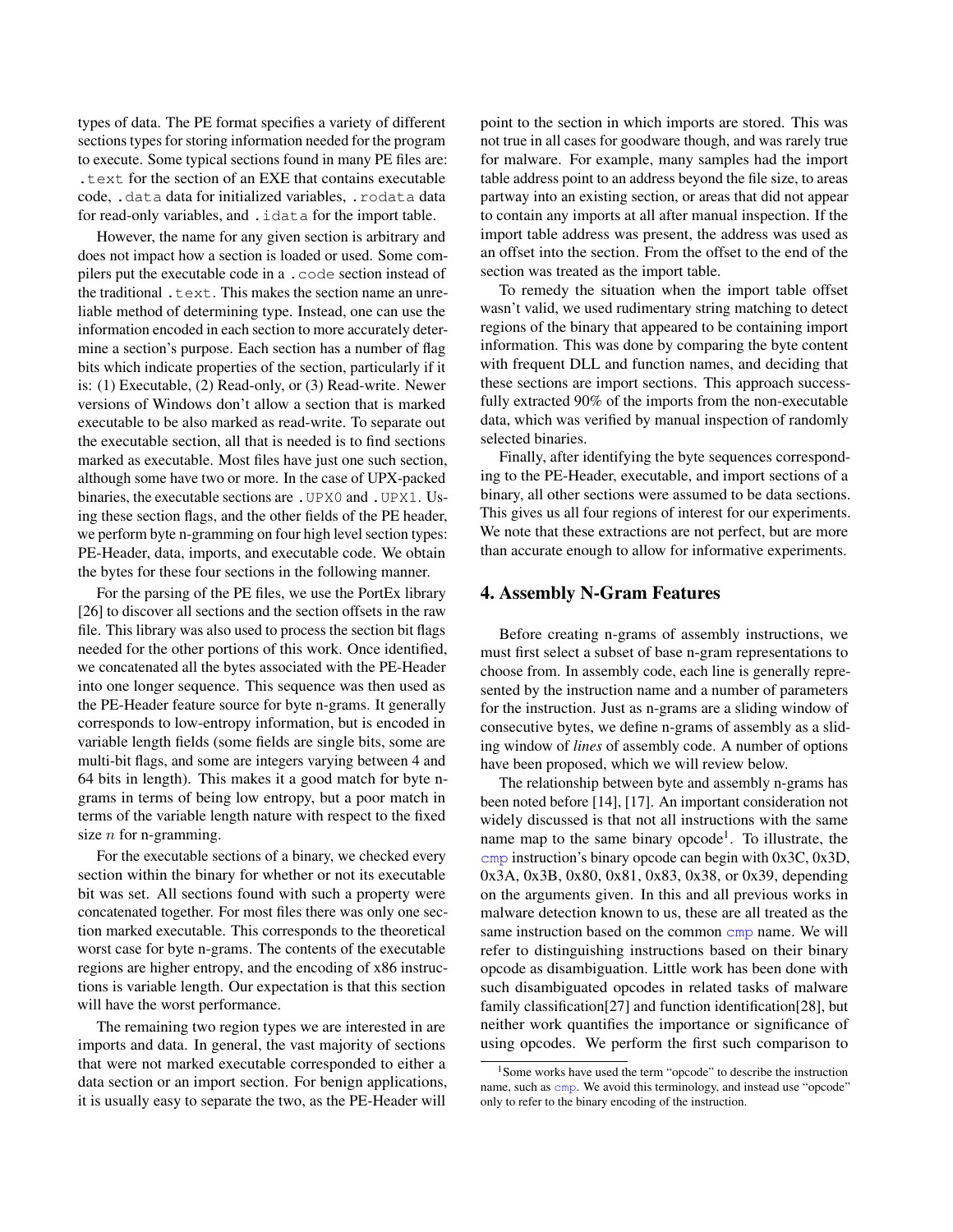determine the impact of disambiguation assembly n-grams in subsection 6.3, where we will show their impact is critical to obtaining generalizable results.

#### 4.1. Instruction Only

The simplest approach is to capture only the instruction used as the base. If encountering the instruction mov eax, 4 we simply reduce it to mov. This approach is used by Shabtai *et al.* [14]. They argue that this representation will generalize better, as small perturbations in the arguments (due to a change in location) can be functionally equivalent, but no longer found by an n-gram. For brevity, we will refer to this form of assembly n-grams as "OI" for "Only Instructions".

#### 4.2. Instructions with Parameter Type

This method was used by Masud *et al.* [17], and generally appears to be a common preference [29], [30]. They noted that an instruction will have some number of parameters and each parameter is coalesced into a location type, either memory, register, or constant corresponding to where the parameter came from: either an access to memory, directly from a register, or the immediate value from the call to an instruction. For example, the instruction mov eax,  $4$ would be coalesced to mov.register.constant and mov [eax], 4 to mov.memory.constant. We note that in this form it does not matter that a register was used in the first parameter, it is that the parameter came from a memory accesses that determines the type. We will refer to this form of assembly n-grams as "IPT" for "Instructions with Parameter Type".

#### 4.3. Instructions with Function Resolution

Many works have noted that the APIs called also have predictive power [17], [31], and we have found that byte ngrams tend to pick up on these features as well[9]. Inspired by these observations, we developed a novel feature representation of assembly where all matching constants are replaced with the function name being called, when available from the import table. All other operands are left in their raw form, and we attempt to match exact instruction sequences, with numerical constants replaced by the function name when a match is detected. This is a more viable alternative to using the raw pointer values, as the pointer to a function may change from one binary to the next, even if calling the same function. Our shorthand for this type of assembly n-gram will be "IFR" for "Instructions with Function Resolution". Doing so allows us to perform tests using as much of the raw disassembly as possible, and reducing many instructions

to a canonical form. These instructions sequences are logically equivalent between binaries, but would not have been matched correctly if the addresses were not resolved.

```
call 0x401040 ; address not found in import table
call 'MSVCRT.dll:sprintf' ; direct call
mov edi, 'KERNEL32.dll:GetPrivateProfileStringA'
,→ ; indirect call to function, first loaded
call edi ; then called via register later
```
*Figure 1.* Excerpt of our diassembly with function resolution, extraneous instructions removed for brevity.

# 5. Machine Learning Models

Now that we have reviewed the features that will be used in this work, we will discuss the primary models that we will apply. First, we present our primary classification model which performs feature selection as part of the model construction process. Second, we present the ensemble method we will use to combine models for our byte n-gram results. Creating ensembles is a common method in machine learning to produce a more accurate model by exploiting the uncorrelated errors made by members of the ensemble [32], [33].

# 5.1. Elastic-Net Regularized Logistic Regression

Keeping our results consistent with [9], we use elastic-net regularized logistic regression [34] for most of our experiments. The objective function of this regression is given in equation (1). The  $||w||_1$  term of (1) gives the model the property of performing feature selection automatically as part of the optimal solution. This allows us to consider many different feature set sizes in a computationally efficient process.

$$
f(w) = \frac{1}{2}||w||_1 + \frac{1}{4}||w||_2^2 + C\sum_{i=1}^{N}\log(1 + \exp(-y \cdot w^{\mathsf{T}} x_i))
$$
\n(1)

The value  $C$  in the loss function is the regularization parameter. Larger values of  $C$  decrease the strength of the regularization; as  $C \to \infty$ , (1) approaches the behavior of standard Logistic Regression. Smaller values of  $C$  reduce the effective degrees of freedom of the model, and force coefficients of w to become zero.

An important property of the elastic-net regularizer is robustness to the curse of dimensionality and irrelevant features[35]. The nature of using n-grams is such that, as  $n$  increases, the number of unique possible features grows exponentially. Even if all new features provided no information,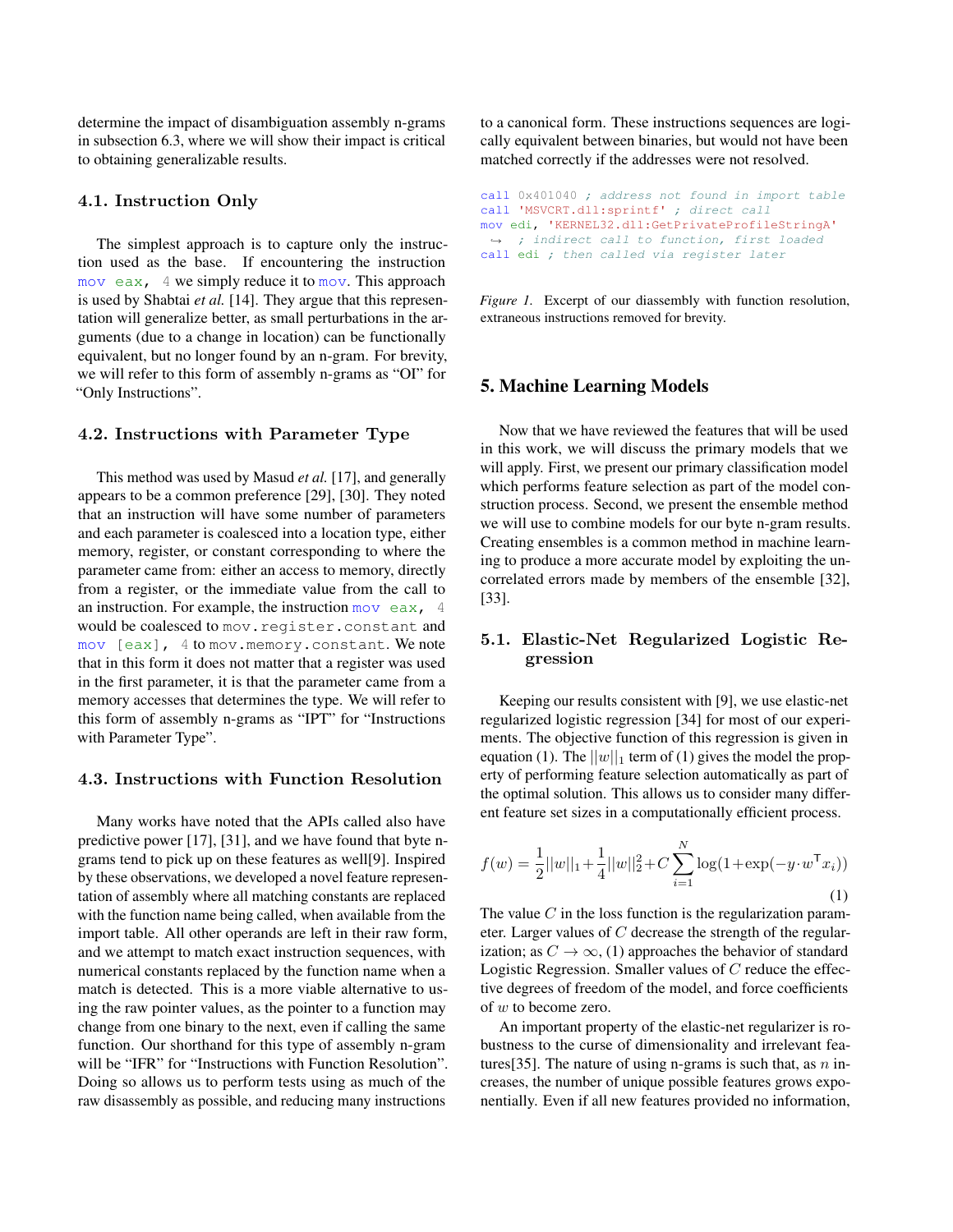they can have a significant negative impact on model performance. Using this elastic-net model allows us to reduce this impact.

#### 5.2. Stacking

Given that we want to understand if the information being learned in each section is different, or some variant of the same information, we also apply the Stacking ensemble technique [36] to combine the models from all four byte regions. When performing Stacking, we have a set of base classifiers that make the ensemble, which are all trained independently. The predictions of these classifiers are then used to create a new feature set, of dimension equal to the number of base models used. Any other classifier can be used as the combiner, which uses this new feature set to learn the same problem. The combiner model can be as simple or complex as desired. It is common to use a linear model for the combiner, in which case stacking learns what is essentially a weighted average vote of the constituent base classifiers.

Stacking is often an effective method to increase the predictive performance for a problem, at the cost of using multiple models (and thus more memory and compute time). Though the connection to stacking was not made, the strategy has been applied to malware detection before [37]. Like most ensemble methods, it relies on the base classifiers having some degree of variation and performs best if their errors are uncorrelated. We tested this with a number of combiners, including Random Forests (RF) [38], Linear Support Vector Machines (SVM) [39], and a simple Neural Network (NN). Given this wide array of stacking models, if the errors are uncorrelated and useful, either in a linear or non-linear way, we should see a boost in performance.

## 6. Evaluation and Results

To evaluate the models and hypothesis of this work, we use the same corpus used in [9], and use the JSAT library for implementation [40]. This data is sub-divided into two primary groups, with Group A collected in a manner consistent with most works on malware detection, and Group B samples provided by an anti-virus company . The data and amounts are summarized in Table 1. The Group A benign data is collected from various versions of Microsoft Windows installations, and was found to be insufficient for training. The common bias of being from Microsoft resulted in strong over-fitting, and likely impacts many prior works[9]. The Group B data is supposed to better represent the general population of benign and malicious binaries found in the wild. For this reason we only perform training on the Group B data, but evaluate the models on all test sets. This helps us better judge the generalization ability of the model.

*Table 1.* Breakdown of the number of malicious and benign training and testing examples in each data group, along with the sources from which they were collected. "Misc." comprises portablefreeware.com, Cygwin and MinGW.

|                         | training  |         | testing   |        |  |
|-------------------------|-----------|---------|-----------|--------|--|
| Group A                 | malicious | benign  | malicious | benign |  |
| Virus Share             | 175,875   |         | 43,967    |        |  |
| Open Malware            |           |         | 81,733    |        |  |
| <b>MS Windows</b>       |           | 268,236 |           | 21,854 |  |
| Misc.                   |           | 1,195   |           |        |  |
| total                   | 175.875   | 269,431 | 125,700   | 21.854 |  |
| Group B                 |           |         |           |        |  |
| <b>Industry Partner</b> | 200,000   | 200,000 | 40,000    | 37.349 |  |
| total                   | 200,000   | 200,000 | 40,000    | 37,349 |  |

To evaluate the models discussed, we will use two metrics. The first metric is balanced accuracy [41], which down weights errors of the more populous class so that the benign and malicious samples have equal total weight toward the final accuracy. This avoids comparative issues due to differing levels of class imbalance in the test sets. We use the Area Under the ROC Curve (AUC) [42] as the second metric. The AUC considers the whole spectrum of false negative rates for each possible false positive as the decision threshold is varied.

During feature processing, many binaries could not be disassembled. Many of these errors occurred due to the binary in question having no sections as being marked executable. These binaries ended up being DLL files with translation strings for localized copies of Windows, or DLL files containing icons or other data for applications. Some errors can also occur due to the dissembler erring on challenging inputs. Any file with such an issue was removed from both the training and testing datasets. Since balanced accuracy and AUC are not sensitive to class proportion, we can meaningfully compare those metrics with the results from our byte n-gram experiments. We note that we have confidence in our extracted disassembly, as we are able to resolve addresses across binaries to which function they are calling. These would not resolve or make sensible disassembly if we had an error in our disassembly process. We also removed .Net files, as these files don't contain machine readable code, but rather are interpreted by the .Net or open-source Mono runtime environments.

#### 6.1. Byte 6-Gram Results

We use byte 6-grams for our evaluation as they were found to perform best compares to 4-grams, and larger values are beyond our computational capacity. We compare using byte 6-grams on the entire file as the control, versus byte 6-grams extracted from one of only four sub-regions of the binary. All five models were trained in the same manner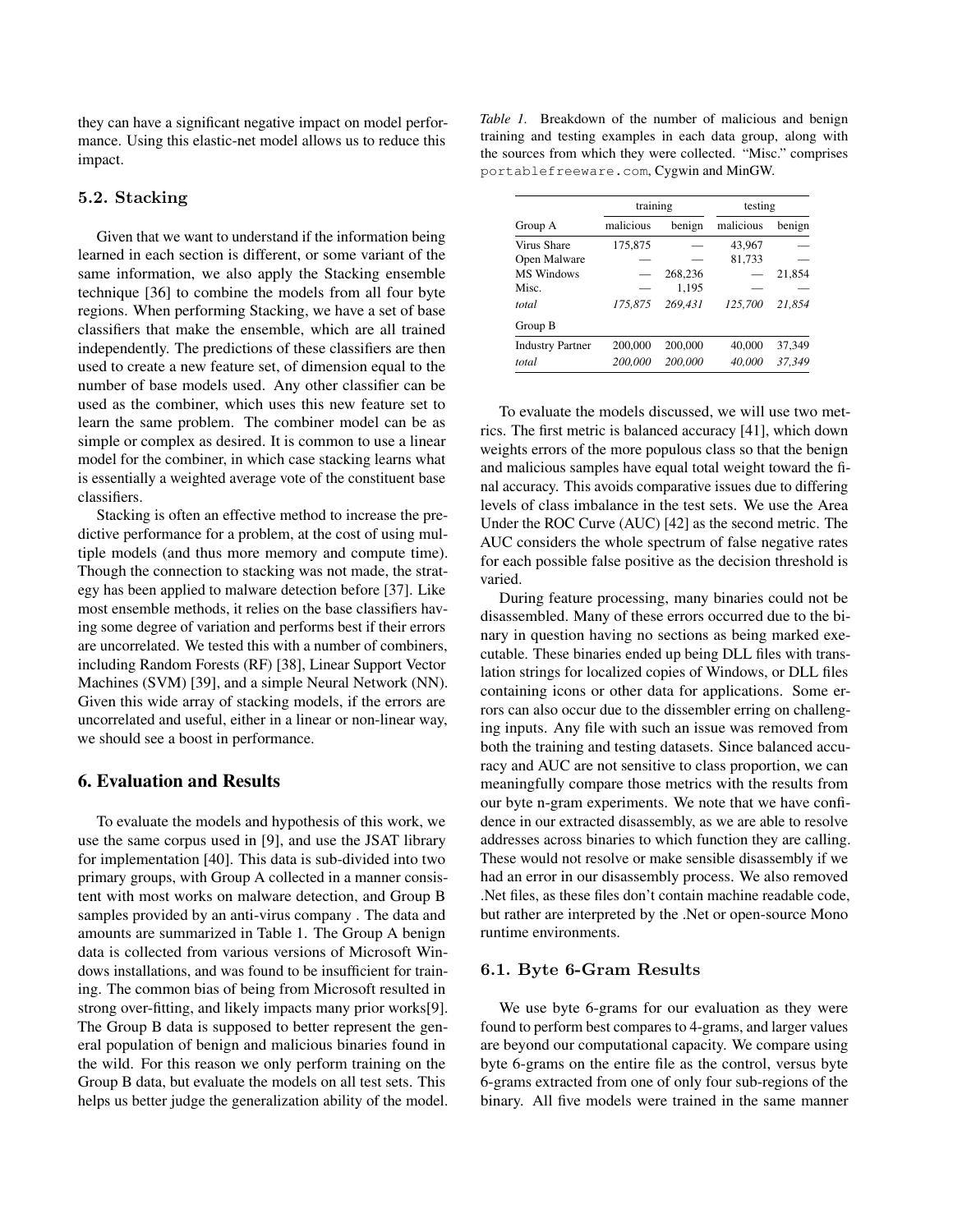as outlined in Raff *et al.* [9], and the results can be found in Table 2. This also includes the results of using Stacking to combine the four different section types with various different combiner models.

*Table 2.* Accuracy and AUC when using byte 6-grams. First four rows are results using 6-grams from only one section of a PE file, with the fifth row showing result from 6-gramming the whole file. Best numbers in bold, second best in *italics*. Last three rows show results when using Stacking (with different models for the combiner) to combine models from all four feature sections.

|                     | Group A    |             | Group B     | Open Mal   |             |
|---------------------|------------|-------------|-------------|------------|-------------|
| PE-Section          | Acc $(\%)$ | AUC $(\% )$ | Acc $(\% )$ | AUC $(\%)$ | Acc $(\% )$ |
| PE Header           | 76.4       | 98.2        | 87.7        | 95.6       | 53.9        |
| Data                | 69.6       | 94.9        | 84.4        | 92.9       | 52.7        |
| Import              | 83.8       | 92.9        | 88.7        | 94.0       | 74.3        |
| Code                | 80.5       | 94.6        | 88.1        | 95.2       | 60.7        |
| Whole File          | 87.0       | 98.4        | 92.5        | 97.9       | 81.2        |
| <b>Stacking SVM</b> | 80.8       | 78.4        | 87.8        | 88.4       | 56.2        |
| <b>Stacking NN</b>  | 83.1       | 81.4        | 89.0        | 89.8       | 60.7        |
| <b>Stacking RF</b>  | 83.6       | 81.6        | 89.8        | 90.4       | 62.9        |

We note that in all cases the 6-grams of the entire binary performed best in both accuracy and AUC. For the second best model, the PE-Header was best when using the AUC metric, and the Import section best when considering accuracy. While it may seem unusual for these metrics to differ, this is not an uncommon scenario [43]. The best sub-region for 6-grams region was generally 3 to 5 percentage points behind that of using the whole file. We also note that the near 50% accuracies for Open Malware are not indicative of the model randomly guessing, as the Open Malware set contains only malware. It is likely those models are biased towards declaring a binary as benign, and so would get considerably higher accuracy rates if there were benign files to include with the Open Malware files. This is confirmed by looking at the precision on other datasets. For example, the PE-Header model had a precision of 99.7% and recall of 72.8%.

Regarding the hypothesis that byte n-grams only learn from the import and header sections, our evidence argues against this hypothesis . The 6-gram models were able to learn reasonable models from all four section types, though the models from the Import and PE-Header were the ones that performed best. That these two sections would perform best is not unreasonable, as the lower entropy content of these regions means that an n-gram found in the training set is more likely to be found in the testing set.

What is more interesting is that the Stacking models, which combine the predictions of each of the four sectionbased models into a final prediction, generally perform worse than models built on only the import and PE-Header sections. Due to how we portioned each binary into the four sections, the entirety of information available to the Stacking model and a byte-gram model trained on the entire binary should

be equivalent. Theoretically, the Stacking model has an advantage in intrinsic information about region type from the constituent ensemble members.

The decrease in test accuracy from ensembling suggests that the predictions of the models are highly correlated, as we would expect performance to increase if the predictions were uncorrelated. Differences in prediction output (and confidence) then act only as a noise in the decision process, rather than as signal that helps improve accuracy. We suspect that this means the 6-grams from the code section of a binary are learning the same kind of information that is contained within the Import and Header sections of the binary. This information leakage could potentially be assembly instructions or operands that are correlated with particular functions or settings that may be found in those sections, respectively.

#### 6.2. Assembly N-Gram Results

Given that we have evidence that byte n-grams can learn from the code sections of a binary, we wish to compare and understand the performance differences in what byte ngrams from code learn and what n-gramming of the disassembled code sections. We evaluate the three assembly ngram strategies discussed in section 4 on the same datasets, using Group B for training. We emphasize that an assembly n-gram does not correlate well with a byte n-gram in terms of how much information is captured in a single features. A single assembly instruction can range in size from one byte to an extreme of 15 bytes, and so we do not concern ourselves with trying to compare bytes vs assembly based on the value of  $n$ . For each assembly n-gram type, we evaluate up to and including the largest value of  $n$  that we could manage in terms of memory on our workstation<sup>2</sup>.

*Table 3.* Balanced Accuracy and AUC for each test set, with models trained on Group B. Using assembly n-grams of varying types.

|            | Assembly-gram    |             | Group A     |             | Group B    |             |
|------------|------------------|-------------|-------------|-------------|------------|-------------|
| Type       | $\boldsymbol{n}$ | Acc $(\% )$ | AUC $(\% )$ | Acc $(\% )$ | AUC $(\%)$ | Acc $(\% )$ |
| <b>IFR</b> | 1                | 67.6        | 44.0        | 76.5        | 86.8       | 30.0        |
|            | $\overline{c}$   | 67.9        | 42.6        | 78.1        | 88.5       | 35.7        |
| <b>IPT</b> | 1                | 64.0        | 37.8        | 69.0        | 78.6       | 31.6        |
|            | $\overline{c}$   | 68.1        | 44.2        | 76.8        | 87.3       | 36.6        |
|            | 3                | 67.1        | 41.1        | 76.8        | 87.8       | 34.6        |
|            | $\overline{4}$   | 64.8        | 36.0        | 76.3        | 87.9       | 20.9        |
| ΟI         | 1                | 61.6        | 33.3        | 64.3        | 70.3       | 30.8        |
|            | $\overline{c}$   | 65.0        | 38.4        | 73.6        | 85.4       | 26.5        |
|            | 3                | 66.7        | 40.6        | 77.8        | 88.6       | 28.7        |
|            | $\overline{4}$   | 65.5        | 37.5        | 77.6        | 88.3       | 24.6        |
|            | 5                | 64.7        | 35.9        | 76.1        | 87.2       | 21.5        |
|            | 6                | 64.0        | 34.2        | 75.5        | 87.3       | 19.2        |

The results for all assembly grams are given in Table 3. The most striking result of these accuracy numbers is a dra-

<sup>2</sup>The workstation used for this experiment has 128GB of RAM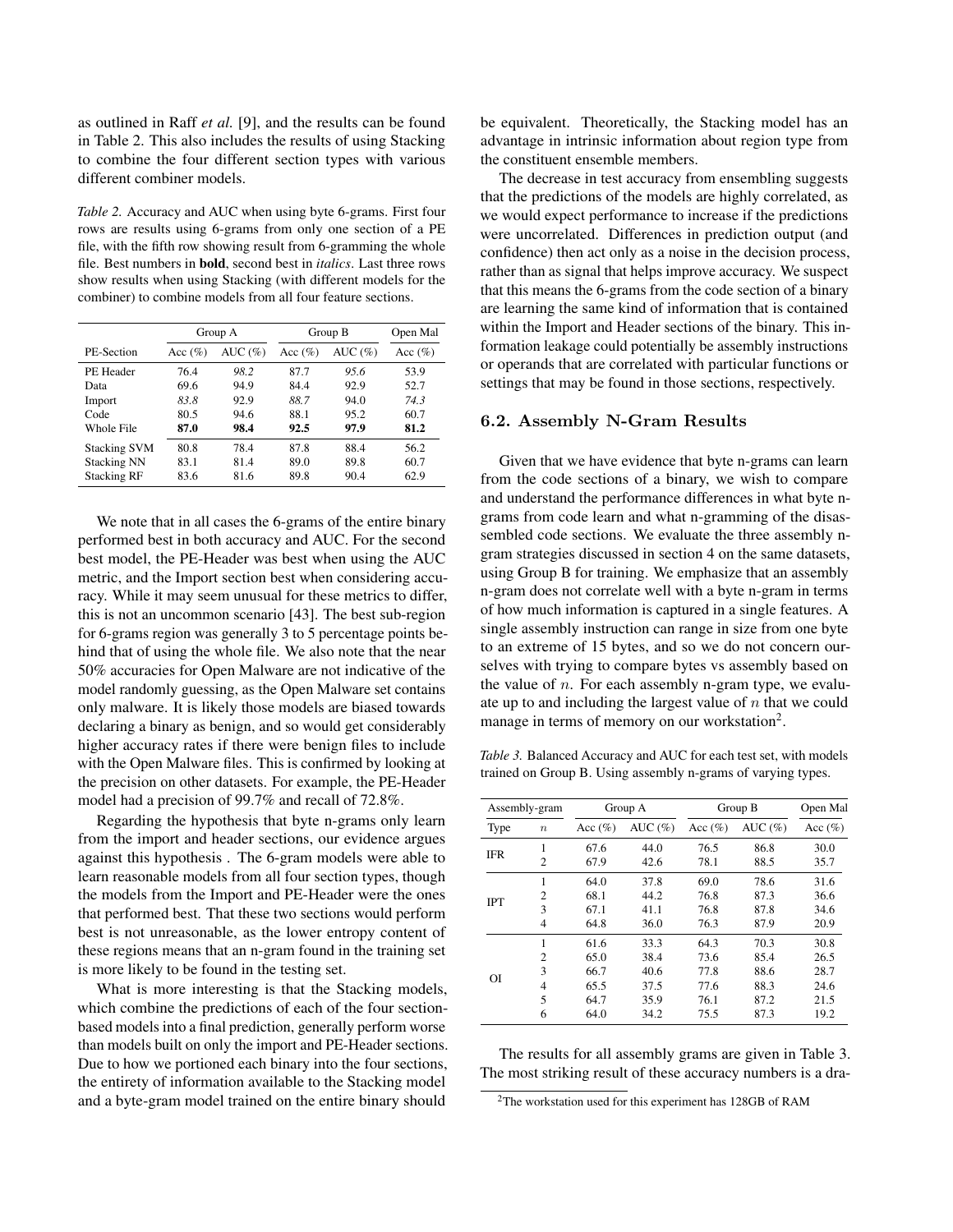matic drop in performance compared to the byte 6-grams. We also observe considerable overfitting when using the assembly features, where the Group B test set performance is reasonable (yet still lower than the byte grams), and drops in accuracy and especially AUC when evaluated against the other test sets. Our expectation would have been that assembly grams would perform equal to or better than byte grams of assembly, as the disassembled version is a higher level representation of the data. Assembly-grams obtaining an AUC lower than 50% (which would be the threshold of random guessing), combined with the behavior of marking most binaries as benign, indicates the assembly model trained on Group B has no actual generalization to the other datasets.

Given this surprising result, we hypothesize a number of ways in which discriminatory information may have been lost for assembly-grams compared to byte-grams. These stem from differences in assumption between performing byte n-gramming and assembly n-gramming.

First we note, as discussed in subsection 4.1, that different byte op-codes get mapped to the same higher level assembly instruction when performing the disassembly process. It is possible that the specific version of an instruction is in fact discriminative, and is thus lost when using the assembly grams. We will test this first hypothesis in the following section.

Second, we observe that byte n-grams may start and end in the middle of an assembly instruction, where as an assembly n-grams will cover exactly  $n$  assembly instructions. This gives byte n-grams an odd form of flexibility and specificity. A byte-gram could start at one instruction, and reach into only the op-code of the next instruction (touching some or none of the operands). Or a byte n-gram could start in the middle of a instruction, considering the lower order bits of the operands of one instruction and then whole or part of the preceding instruction.

#### 6.3. Assembly-Grams with Disambiguation

Existing code infrastructure allows us to test the importance of opcode disambiguation with relative ease. The Capstone Engine API we used for disassembly allows us to obtain the first byte of the opcode for a particular instruction, and so we can produce an "enhanced" disassembly, an example of which can be seen in Figure 2. While the first byte of the opcode may not be sufficient in all cases, it already allows us to distinguish between multiple different versions of the same instruction. We treat these as a new instruction set, and repeat our assembly experiments on the same data.

We note that the disambiguation necessarily increases the size of the feature space. This intrinsically makes learning harder for the algorithm, as the impact of the curse of dimensionality is only increasing. Thus any additional discriminative information from disambiguation must be non-trivial

```
jmp_eb 0x4010eb
push_68 0x10024b78
lea_8d ecx, dword ptr [esp + 4]
call_ff dword ptr [MFC71.DLL:None]
push 53 ebx ; three different pushes
push_56 esi
push_57 edi
push_68 0x10024c05
lea_8d ecx, dword ptr [esp + 0x14]
call_ff dword ptr [MFC71.DLL:None]
lea_8d ecx, dword ptr [esp + 0x24]
mov_bb ebx, 1
push_51 ecx
mov_88 byte ptr [esp + 0x20], bl
call_e8 0x41f8ec
mov_8b edx, dword ptr [eax]
```
*Figure 2.* Example of disassembly with opcode disambiguation. Note that it is now clear four different push instructions are being called, two different call instructions, and three different mov instructions.

in order to increase performance. This also increases computational burden and memory use, which prevents us from testing n-gram sizes as large as the preceding section.

The results can be seen in Table 4, where the disambiguated opcodes had an almost uniformly positive impact. Most notably, the AUC on the Group A test data improved dramatically, by at least 25 points in every case. A large positive impact was also obtained on the Open Malware test set, and in general for every statistic on every test set when considering 1-grams. This indicates that the specific opcode of the instruction, and not just the instruction type, contains significant discriminative information for malware detection. The disambiguation has improved assembly grams from overfitting to the training data with almost *zero* generalization ability, to being able to show moderate generalization, but still subject to a non-trivial amount of overfitting.

# 7. Discussion

We have now tested byte n-grams by section type, to help us better understand what byte n-grams have learned. In this process we also tested assembly n-grams as a comparison point to byte n-grams of the executable sections of a binary. In doing so we have discovered a number of interesting results not previously reported, as far as we are aware, for both byte and assembly n-grams.

By byte n-gramming different sections of the binary, we were able to show that they can learn discriminative information from executable regions, which prior work hypothesized was not possible [9]. However, a surprising result is that they do not appear to be learning much about the code contents, but rather, leaked information about imports, strings, and any other lower entropy feature content that was discovered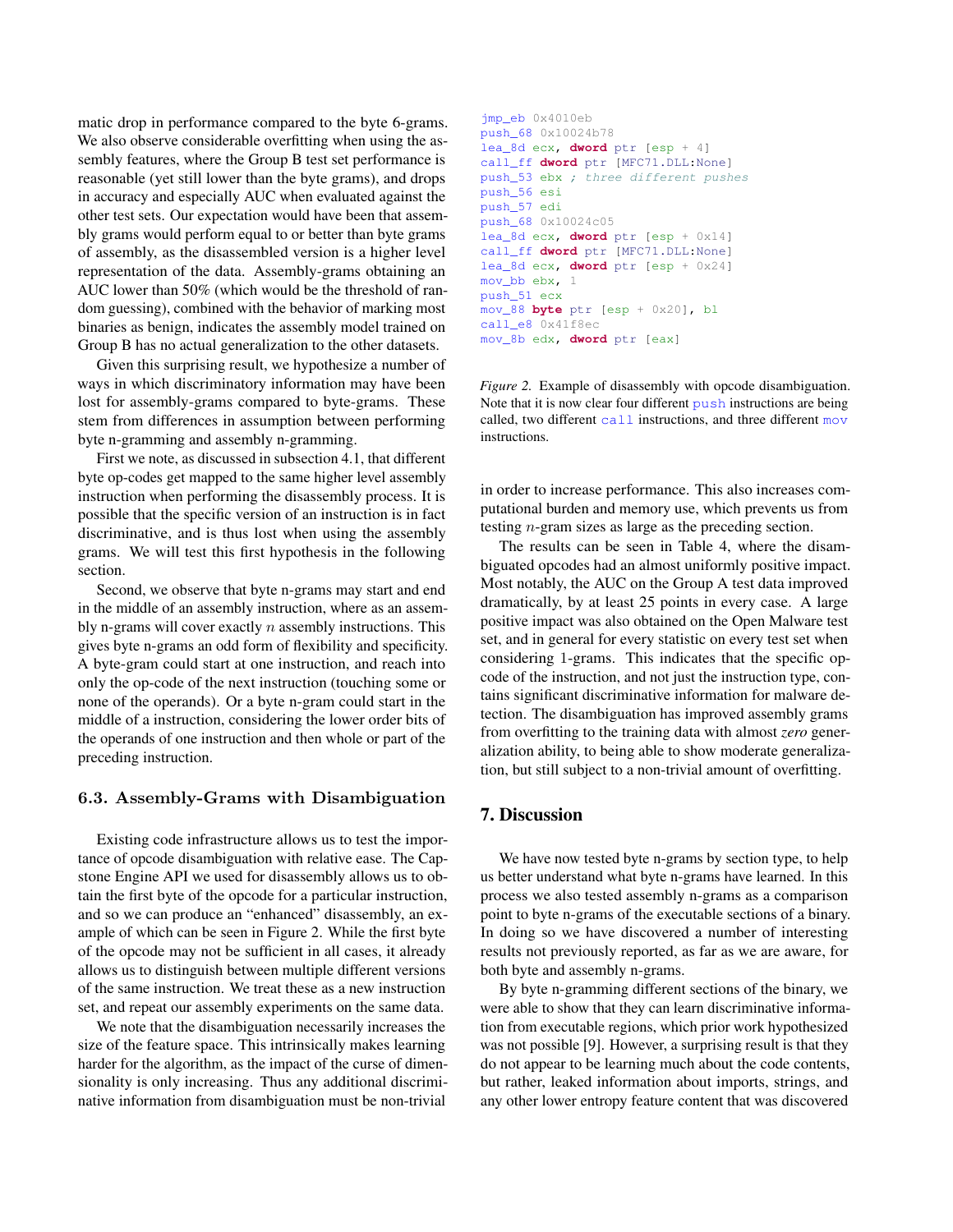| Assembly-gram  |                             | Group A          |                | Group B          |                | Open Malware     |  |
|----------------|-----------------------------|------------------|----------------|------------------|----------------|------------------|--|
| $n$ -gram type | $\boldsymbol{n}$            | Accuracy $(\% )$ | AUC $(\%)$     | Accuracy $(\% )$ | AUC $(\% )$    | Accuracy $(\% )$ |  |
| <b>IFR</b>     | 1                           | $65.5 (+2.1)$    | $69.2 (+25.2)$ | $78.1 (+01.6)$   | $86.4(-00.4)$  | $48.4 (+18.4)$   |  |
|                | $\mathcal{D}_{\mathcal{L}}$ | $69.8 (+1.9)$    | $69.2 (+26.6)$ | $78.8 (+00.7)$   | $85.4(-03.1)$  | $44.7 (+09.0)$   |  |
| <b>IPT</b>     |                             | $66.1 (+2.1)$    | $73.7 (+35.9)$ | $78.1 (+09.1)$   | $88.4 (+09.8)$ | $46.9 (+15.3)$   |  |
|                | 2                           | $70.8 (+2.7)$    | $73.7 (+29.5)$ | $80.4 (+03.6)$   | $90.9 (+03.6)$ | $42.9 (+06.3)$   |  |
|                | 3                           | $66.0(-1.1)$     | $66.9 (+25.8)$ | $79.6 (+02.8)$   | $90.4 (+02.6)$ | $31.1(-03.5)$    |  |
| <b>OI</b>      |                             | $61.9 (+0.3)$    | $69.4 (+36.1)$ | $74.4 (+10.1)$   | $84.5 (+14.2)$ | $46.1 (+15.3)$   |  |
|                | 2                           | $69.7 (+4.7)$    | $72.9 (+34.5)$ | $76.6 (+03.0)$   | $89.9 (+04.5)$ | $43.8 (+17.3)$   |  |
|                | 3                           | $65.8(-0.9)$     | $68.3 (+27.7)$ | $80.1 (+02.3)$   | $91.3 (+02.7)$ | $39.2 (+10.5)$   |  |
|                | $\overline{4}$              | $64.9(-0.6)$     | $63.5 (+26.0)$ | $77.6 (+00.0)$   | $89.2 (+00.9)$ | $26.9 (+02.3)$   |  |

*Table 4.* Balanced Accuracy and AUC for each test set, with models trained on Group B. Using assembly n-grams of varying types with partial opcode disambiguation. Difference in scores from Table 3 in parentheses.

previously. We can draw evidence for this conclusion from the lack of improved accuracy (and in-fact, degraded accuracy), when creating an ensemble of classification models. If the information content used was different, errors should be uncorrelated with byte n-grams from other regions, and thus result in an improved model. In future work we hope to test and better understand the correlations between different types of feature information. One hypothesis as to how this information may be leaked, is that certain imports are strongly correlated with certain code patterns that get reused. This may not be broadly informative about higher level information such as malware author or source language, but are correlated enough with the imports to allow use as a proxy for the import itself.

Ultimately, it seems that byte n-grams are robust in their ability to learn, but weak in what types of information they are able to learn. That is to say, our results seem to confirm that byte n-grams are beholden to using certain types of low entropy information that can already be more easily extracted from the imports and PE-header sections of a binary. But regardless of where byte n-grams are applied, if such information exists or is leaked from other features, it appears byte n-grams will be able to find, extract, and use that information (though with potentially reduced effectiveness).

Somewhat more surprising, and not part of the original goal of this work, was what was learned about the effectiveness of assembly n-grams. It appears that assembly-grams, at least when obtained from static analysis, are uniformly less effective then byte n-grams. This is due to significant overfitting to the Group B data distribution, with a failure to generalize well to the other test sets. We have obtained significantly improved results by incorporating opcode disambiguation, a strategy which we are not aware of any prior works using for malware detection. Even with our improved disambiguated instructions, their performance still lags that of byte n-grams on the executable sections of a binary.

This result is counter to our intuition, as we would believe

disassembly to be raising the feature representation up to a higher level, and thus making the job of the learning algorithm easier. Yet our disambiguation results clearly indicate that this may be inadvertently hiding important discriminative information. It is also possible that the higher level representation afforded by assembly grams is in some way enabling greater overfitting to the original data. If so, this could indicate a bias in the Group B data that is highly specific.

As discussed in subsection 6.1, byte n-grams also have the unique property in that they do not care about instruction alignment. It is thus common to have a byte n-gram that starts in one instructions, and ends in another. It is possible that this accounts for the remainder of the performance gap between byte and assembly n-grams, and we hope to explore this in future work. Given that a byte 6-gram can be representing less information than an assembly 1-gram, we suspect that this scenario is a significant component of byte n-gram's learning ability when forced to learn from only the code section of a binary.

Our results are also impacted by the existence of files that could not be disassembled, has happened before [5]. There may also be files with varying portions of erroneous disassembly, as disassembly of malware is not trivial. The difficulties and potential obfuscations that can prevent accurate disassembly is recognized as a challenging problem [44]– [48]. Others have noted there are different methods to performing disassembly that may produce differing results [19], with no one method being necessarily "better" than another. It seems clear from our work that a more thorough investigation of assembly n-grams is warranted, including use of different disassemblers, using disassembly obtained from dynamic analysis (which was not studied in this work), figuring out the best method for handling failure cases, and collective impacts these situations have on malware detection.

It would also be good to further evaluate assembly ngrams in the context of malware family classification. While some have used assembly-grams successfully for this task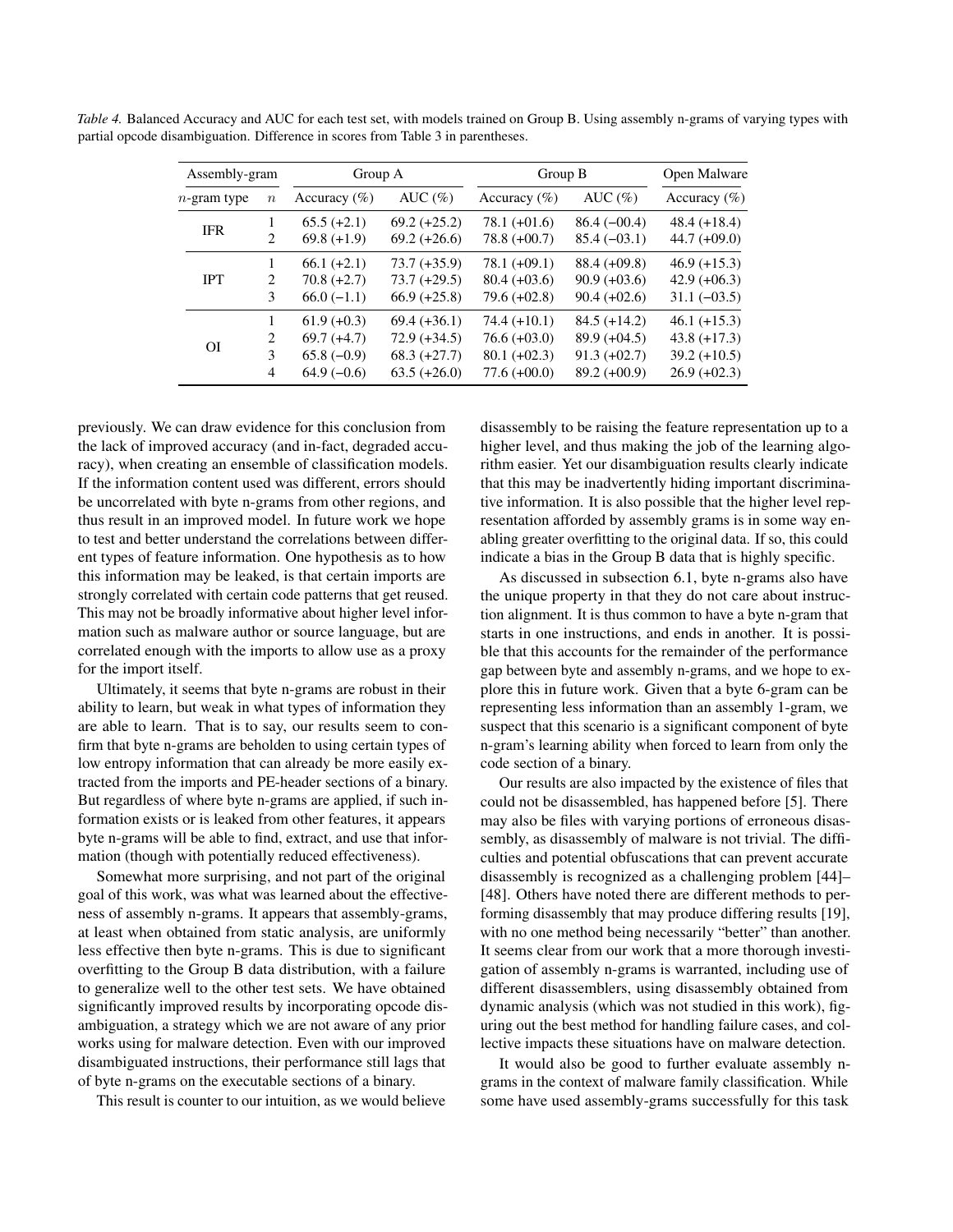before [15], [49], a more thorough investigation is warranted. In particular, we hypothesize that assembly-grams may be more effective for family classification then for malware detection. We come to this theory by noting that the Group B test accuracies, which are from the same training distribution, provide reasonable performance. If assembly features processes greater specificity, this may be advantageous in family identification, where the classification labels are intrinsically more specific than the broader benign vs malicious task we have evaluated.

# 8. Conclusions

Inspired by recent work that questioned the effectiveness of byte n-grams, we have delved further into understanding what types of information they can learn from Microsoft executable binaries. In doing so we make two unexpected conclusions. First, that byte n-grams can learn from higher entropy regions, such as the code section, of a binary — though it may not be learning much information beyond than what is found in the PE-Header and Import sections. Second, that assembly n-grams do not appear to generalize to new data, performing worse than byte n-grams learned from the code regions of a binary. Further, that the standard approach to creating assembly-grams is throwing away useful discriminative information. Combined, these results indicate that bytegrams have more utility than given credit for, and assemblygrams somewhat less.

# References

- [1] S. J. Stolfo, K. Wang, and W.-J. Li, "Towards Stealthy Malware Detection," in *Malware Detection*, 2007, pp. 231–249.
- [2] J. Z. Kolter and M. A. Maloof, "Learning to Detect and Classify Malicious Executables in the Wild," *Journal of Machine Learning Research*, vol. 7, pp. 2721–2744, 2006.
- [3] T. Abou-Assaleh, N. Cercone, V. Keselj, and R. Sweidan, "N-gram-based detection of new malicious code," in *Proceedings of the 28th Annual International Computer Software and Applications Conference, 2004. COMPSAC 2004.*, vol. 2, 2004, pp. 41–42.
- [4] I. Santos, F. Brezo, J. Nieves, Y. K. Penya, B. Sanz, C. Laorden, and P. G. Bringas, "Idea: Opcode-Sequence-Based Malware Detection," in *Engineering Secure Software and Systems: Second International Symposium, ESSoS 2010, Pisa, Italy, February 3-4, 2010. Proceedings*, 2010, pp. 35–43.
- [5] R. Moskovitch, C. Feher, N. Tzachar, E. Berger, M. Gitelman, S. Dolev, and Y. Elovici, "Unknown Malcode Detection Using OPCODE Representation," in *Proceedings of the 1st European Conference on Intelligence and Security Informatics*, 2008, pp. 204–215.
- [6] A. Walenstein, M. Venable, M. Hayes, C. Thompson, and A. Lakhotia, "Exploiting similarity between variants to defeat malware," in *Proc. BlackHat DC Conf*, 2007.
- [7] R. Perdisci, A. Lanzi, and W. Lee, "McBoost: Boosting Scalability in Malware Collection and Analysis Using Statistical Classification of Executables," in *2008 Annual Computer Security Applications Conference (ACSAC)*, 2008, pp. 301– 310.
- [8] C. Rossow, C. J. Dietrich, C. Grier, C. Kreibich, V. Paxson, N. Pohlmann, H. Bos, and M. v. Steen, "Prudent Practices for Designing Malware Experiments: Status Quo and Outlook," in *2012 IEEE Symposium on Security and Privacy*, 2012, pp. 65–79.
- [9] E. Raff, R. Zak, R. Cox, J. Sylvester, P. Yacci, R. Ward, A. Tracy, M. McLean, and C. Nicholas, "An investigation of byte n-gram features for malware classification," *Journal of Computer Virology and Hacking Techniques*, 2016.
- [10] M. Schultz, E. Eskin, F. Zadok, and S. Stolfo, "Data Mining Methods for Detection of New Malicious Executables," in *Proceedings 2001 IEEE Symposium on Security and Privacy. S&P 2001*, 2001, pp. 38–49.
- [11] S. Jain and Y. K. Meena, "Computer Networks and Intelligent Computing: 5th International Conference on Information Processing, ICIP 2011, Bangalore, India, August 5-7, 2011. Proceedings," in *Computer Networks and Intelligent Computing*, 2011, ch. Byte Level, pp. 51–59.
- [12] O. Henchiri and N. Japkowicz, "A Feature Selection and Evaluation Scheme for Computer Virus Detection," in *Proceedings of the Sixth International Conference on Data Mining*, 2006, pp. 891–895.
- [13] Y. Elovici, A. Shabtai, R. Moskovitch, G. Tahan, and C. Glezer, "Applying Machine Learning Techniques for Detection of Malicious Code in Network Traffic," in *Proceedings of the 30th Annual German Conference on Advances in Artificial Intelligence*, 2007, pp. 44–50.
- [14] A. Shabtai, R. Moskovitch, C. Feher, S. Dolev, and Y. Elovici, "Detecting unknown malicious code by applying classification techniques on OpCode patterns," *Security Informatics*, vol. 1, no. 1, pp. 1–22, 2012.
- [15] N. Runwal, R. M. Low, and M. Stamp, "Opcode Graph Similarity and Metamorphic Detection," *J. Comput. Virol.*, vol. 8, no. 1-2, pp. 37–52, 2012.
- [16] A. Damodaran, F. D. Troia, C. A. Visaggio, T. H. Austin, and M. Stamp, "A comparison of static, dynamic, and hybrid analysis for malware detection," *Journal of Computer Virology and Hacking Techniques*, pp. 1–12, 2015.
- [17] M. M. Masud, L. Khan, and B. Thuraisingham, "A scalable multi-level feature extraction technique to detect malicious executables," *Information Systems Frontiers*, vol. 10, no. 1, pp. 33–45, 2008.
- [18] E. Menahem, A. Shabtai, L. Rokach, and Y. Elovici, "Improving Malware Detection by Applying Multi-inducer Ensemble," *Comput. Stat. Data Anal.*, vol. 53, no. 4, pp. 1483– 1494, 2009.